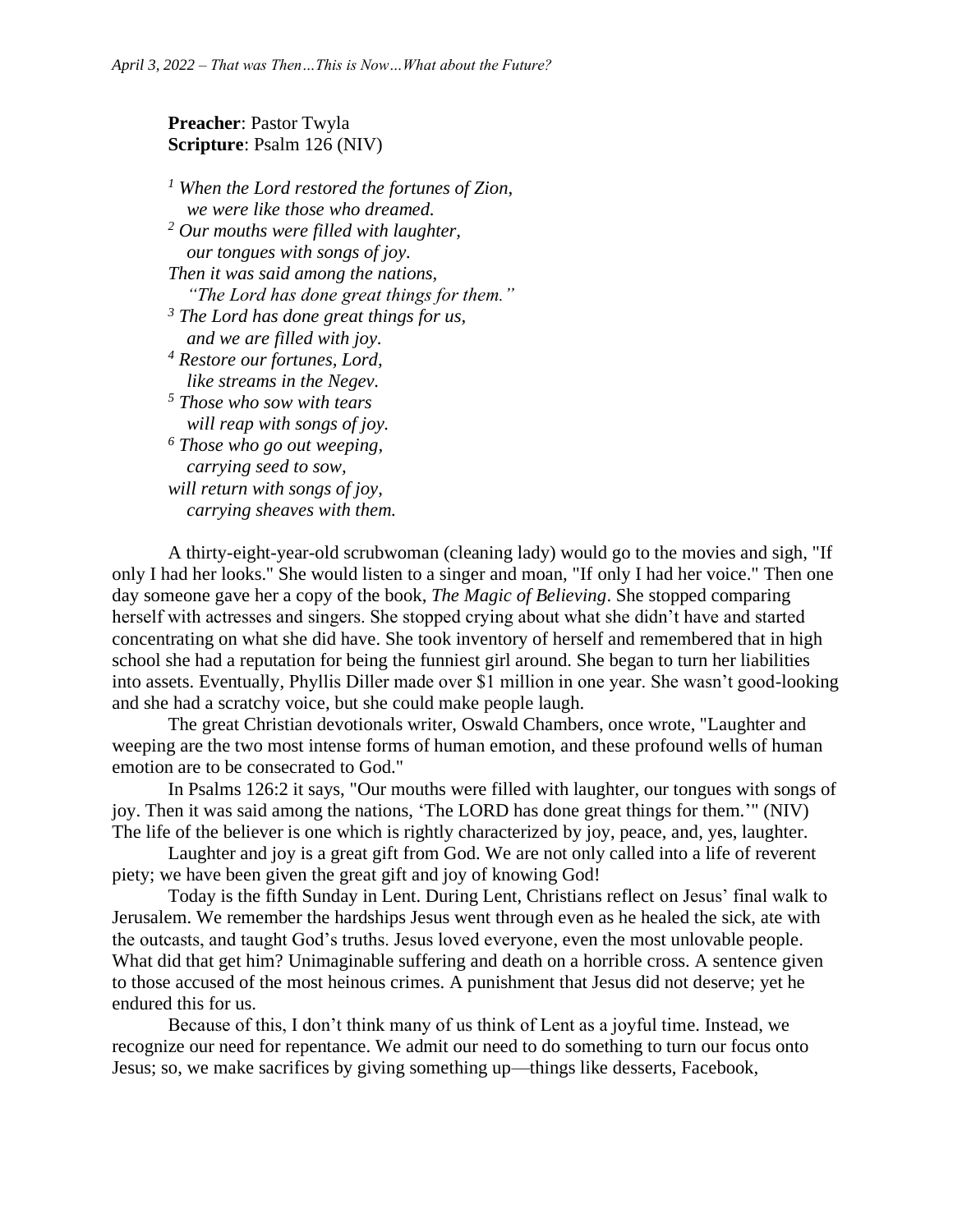television; things that really don't hold a candle to the suffering Jesus endured, but when their absence is felt, can serve as a reminder to remember what Jesus did for us.

Lent can feel like a solemn time—not a joyful time. We know it leads up to a great day of joy—Easter; but Lent itself is felt to be a dark time. There just doesn't seem to be all that much to feel good about during the actual walk to the cross, called Lent. But today's scripture, Psalm 126 shows us something different about the attitude and spirit of a Christian.

The Psalm opens referring to a past experience, a less than pleasant experience. We're not sure exactly what that experience was, although some believe it to be the captivity of the Jews in Babylon. In Jeremiah 25:8-11, the prophet Jeremiah warned the people of this dark time:

*<sup>8</sup> Therefore the Lord Almighty says this: "Because you have not listened to my words, <sup>9</sup> I will summon all the peoples of the north and my servant Nebuchadnezzar king of Babylon," declares the Lord, "and I will bring them against this land and its inhabitants and against all the surrounding nations. I will completely destroy[a] them and make them an object of horror and scorn, and an everlasting ruin. <sup>10</sup> I will banish from them the sounds of joy and gladness, the voices of bride and bridegroom, the sound of millstones and the light of the lamp. <sup>11</sup> This whole country will become a desolate wasteland, and these nations will serve the king of Babylon seventy years.*

That's exactly what happened. The Babylonians sacked Jerusalem and took the brightest and best of the Jewish population to Babylon. The old and infirmed were left to die. They remained in captivity for seventy years. None of those who were carted away lived to see their freedom. They died in captivity. It ended in 537 B.C., when Cyrus the Great let the people go back to Judea.

But as I said, we are not certain this is the event the psalmist is referring to. It is evident from the recording of the Jewish history in the Old Testament, that they had a recurring theme of loyalty to God, falling from God, and returning to God. So, this could be referring to any time when they were lost and out of favor with God.

These opening verses of Psalm 126 invite us to recollect moments in our own lives when we experienced tragedy, misfortune, a feeling of lostness. However, this exercise is not intended to make us feel bad nor is it intended to cause us to get us stuck in the mire and mucky memories of our past.

The words "fortunes" and "dreamed" that the psalmist used here are to remind us that during those dark times, we dreamed of getting out of the messes we were in, and that God, indeed, did get us through those difficulties and into better days. So then, remembering the experience and the feelings associated with it, remembering our hope, remembering our restoration, remembering our joy when we finally were freed points us to our need for God and God's help if or when, we fall onto hard times again.

In verse three the psalmist turns our focus to the present. Like, remembering the great things God has done for us that give us joy; noticing the good things God does in our current everyday lives, again, gives us joy. This takes some effort and discipline on our part, especially, if what is happening at the present moment is difficult.

A saintly woman suffering for weary months in painful illness said to her pastor: "I have such a lovely robin that sings outside my window. In the early morning, as I lie here, he serenades me." Then, as a smile brightened her thin features, she added, "I love him, because he sings in the rain." That is the most beautiful thing about the robin. When the storm has silenced almost every other songbird, the robin sings on—sings in the rain. That is the way the Christian